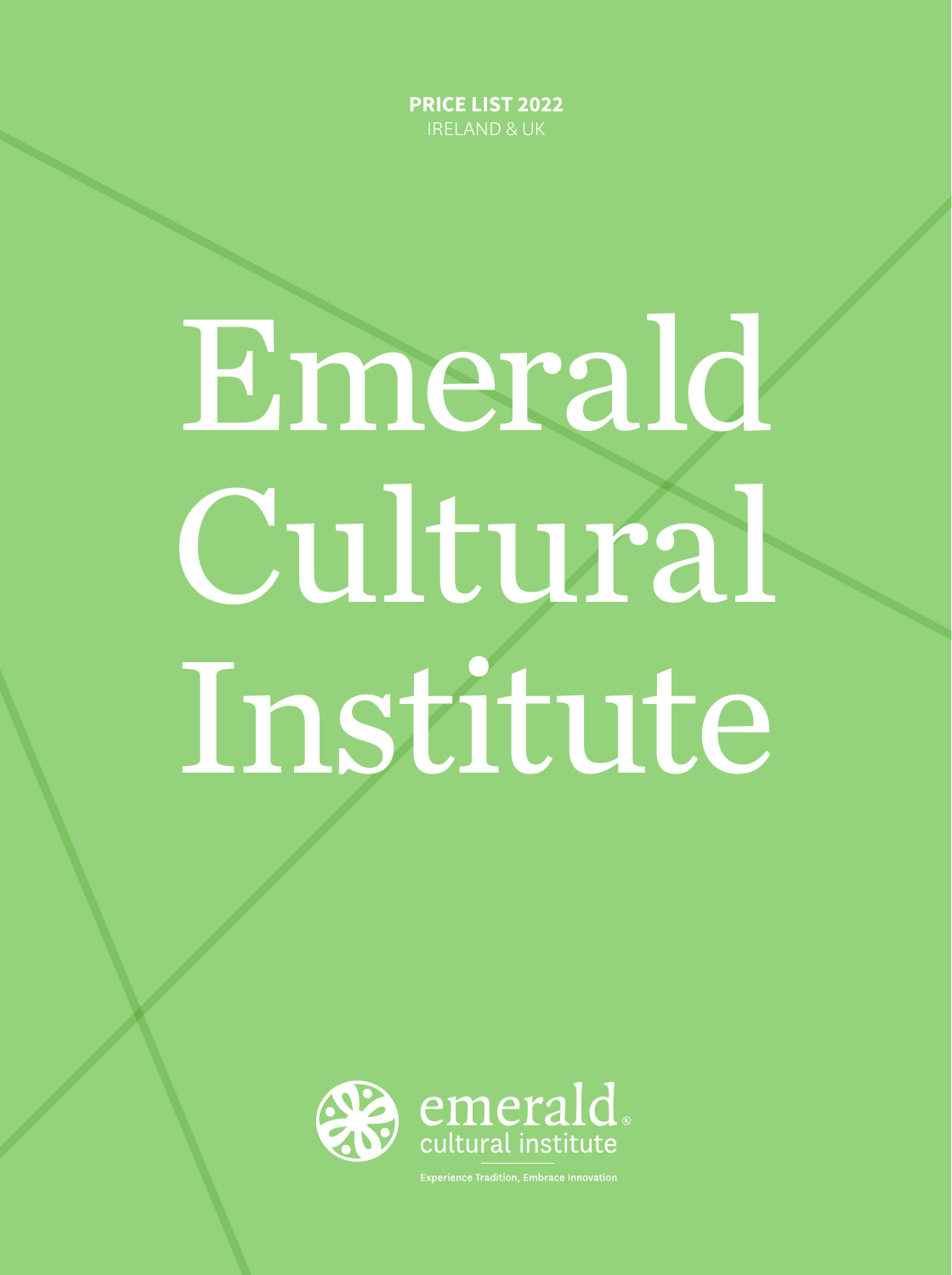# *General and Specialised Courses*

# **Prices valid from 4th January to 16th December 2022**

| <b>General Courses</b>                                                                                                       | <b>CODE</b>                                  | <b>No. of Weeks</b>             | <b>Fees</b>                                             |
|------------------------------------------------------------------------------------------------------------------------------|----------------------------------------------|---------------------------------|---------------------------------------------------------|
| <b>Intensive Course</b><br>(20 Hours Group Tuition)                                                                          | GEN1                                         | $2$ to 4<br>5 to 11<br>12 to 24 | €290 per week<br>€270 from week 1<br>€250 from week 1   |
| <b>Intensive Course 15</b><br>(15 Hours Afternoon Group Tuition)                                                             | GEN15                                        | $2$ to 4<br>5 to 11<br>12 to 24 | €215 per week<br>€200 from week 1<br>€185 from week 1   |
| <b>Combined Course</b><br>(20 Hours Group + 5 Individual)                                                                    | GEN <sub>2</sub>                             | $2$ to 4<br>5 to 11<br>12 to 24 | €598 per week<br>€575 from week 1<br>€555 from week 1   |
| <b>Individual Tuition</b>                                                                                                    | GEN <sub>3</sub>                             |                                 | €72 per hour                                            |
| <b>Intensive Plus</b><br>(26 Hours Group Tuition)                                                                            | GEN4                                         | $2$ to 4<br>5 to 11<br>12 to 24 | €365 per week<br>€340 from week 1<br>€320 from week 1   |
| <b>Cambridge Course</b><br><b>Full-Time IELTS Course</b><br>(20 Hours Group Tuition)                                         | GEN5A<br>GEN5B                               | $2$ to 4<br>5 to 11<br>12 to 24 | €290 per week<br>€270 from week 1<br>€250 from week 1   |
| <b>Intensive Plus Examination</b><br><b>Intensive Plus Business</b><br><b>Intensive Plus EAP</b><br>(26 Hours Group Tuition) | GEN <sub>6</sub><br>GEN7<br>GEN <sub>8</sub> | $2$ to 4<br>5 to 11<br>12 to 24 | €395 per week<br>€370 from week 1<br>$£350$ from week 1 |

| <b>Academic Year</b>                                                       | <b>CODE</b>                    | 25 Weeks       | 35 Weeks       |
|----------------------------------------------------------------------------|--------------------------------|----------------|----------------|
| <b>Academic Year Programme 1</b>                                           | AYP1                           | €5,395         | €7,410         |
| (20 Hours Group Tuition)                                                   | extra week                     | €212           | € 206          |
| <b>Academic Year Programme 2</b>                                           | AYP <sub>2</sub>               | €7,115         | €9,835         |
| (26 Hours Group Tuition)                                                   | extra week                     | €284           | €275           |
| <b>Academic Year Programme 3</b><br>(Average of 23 Hours Group<br>Tuition) | AYP <sub>3</sub><br>extra week | €6,260<br>€247 | €8,625<br>€243 |
| <b>Academic Year Programme 15</b>                                          | <b>AYP15</b>                   | €3,875         | €5,250         |
| (15 Hours Afternoon Group Tuition)                                         | extra week                     | €150           | €145           |

| <b>Specialised Courses</b>       | <b>CODE</b>                                       | <b>No. of Hours</b>                                                     | <b>Fees</b>                                           |
|----------------------------------|---------------------------------------------------|-------------------------------------------------------------------------|-------------------------------------------------------|
| <b>Personal Intensive Course</b> | SPC <sub>1</sub> A<br>SPC <sub>1</sub> B<br>SPC1C | 30 individual tuition<br>25 individual tuition<br>20 individual tuition | €1,860 per week<br>€1,600 per week<br>€1,320 per week |
| <b>English For Executives</b>    | SPC <sub>2</sub>                                  | 20 small group tuition                                                  | €1,120 per week                                       |
| <b>Intensive Combined Course</b> | SPC <sub>3</sub>                                  | 20 Group and<br>10 Individual tuition                                   | €918 per week                                         |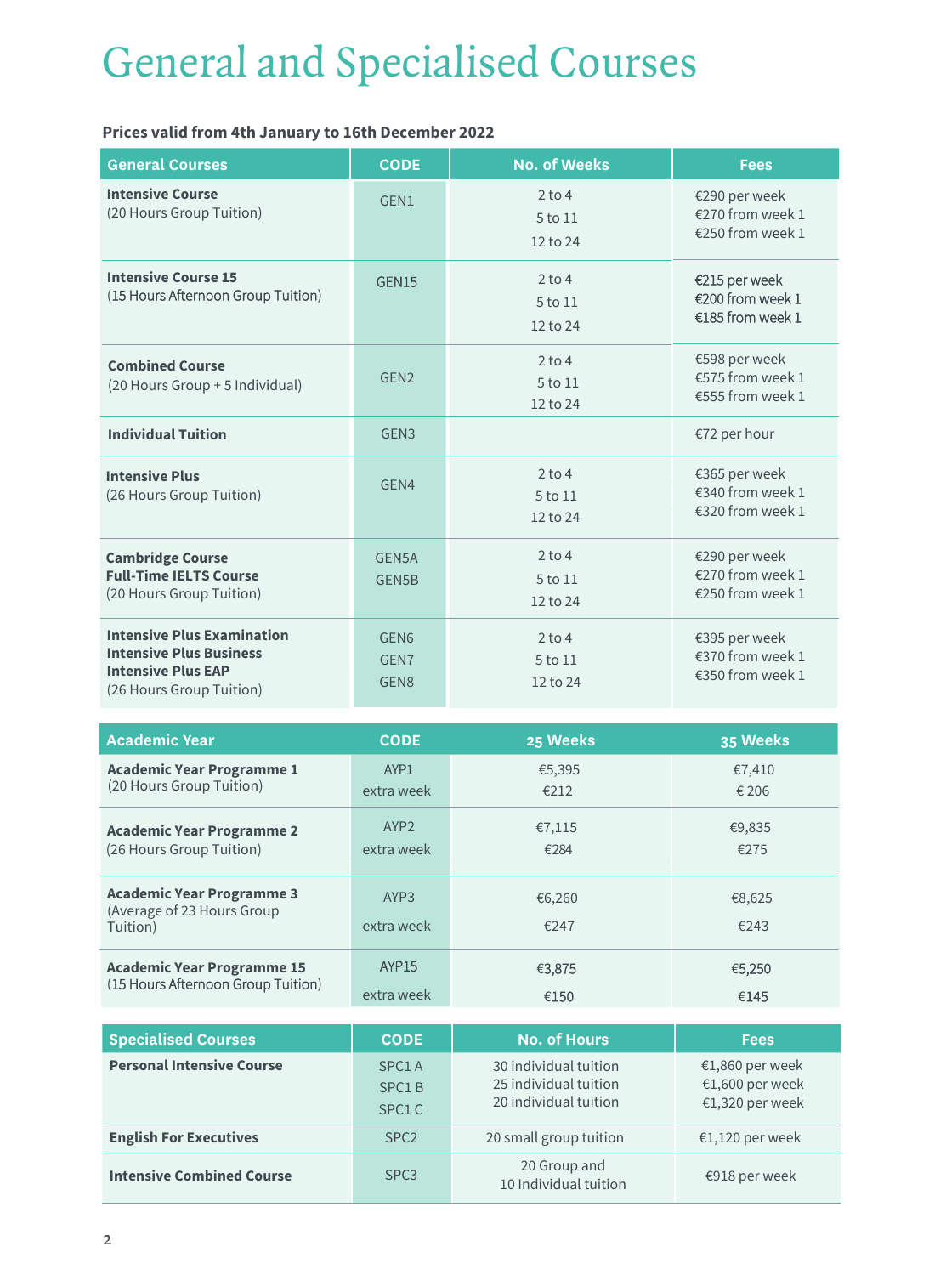| <b>Teachers Courses</b>                                                 | <b>CODE</b>      | <b>No. of Hours</b>                                                | <b>Fees</b>     |
|-------------------------------------------------------------------------|------------------|--------------------------------------------------------------------|-----------------|
| <b>The Fun-Lesson Creation Course:</b><br><b>Primary-Level Teachers</b> | SPC <sub>5</sub> | 25 hours including<br>lessons, seminars and<br>cultural activities | $€475$ per week |
| <b>The Energizer-Master Course:</b><br><b>Second-Level Teachers</b>     | SPC <sub>6</sub> |                                                                    | $€475$ per week |
| <b>CLIL Course: Secondary and</b><br><b>Late Primary</b>                | SPC <sub>7</sub> |                                                                    | $€475$ per week |

| <b>General and Specialised Course Prices Include the Following:</b> |                                |                                        |  |
|---------------------------------------------------------------------|--------------------------------|----------------------------------------|--|
| Tuition (60 minutes per lesson)                                     | Teaching materials             | Study Centre & WiFi                    |  |
| Diploma on completion of course                                     | Welcome Kit with guides & maps | Social Programme                       |  |
| Text Books NOT included (add €45 max per book)                      |                                | Pre-course assessment &<br>on-boarding |  |

Non-EU students booking an Academic Year Programme must register and pay for a recognised English examination. An examination deposit of €120 is required at the time of booking for all Non-EU students.

Medical insurance is available for long-term Non-EU students at a cost of €120 per year. Mandatory Learner Protection insurance costs €50 (for long-term bookings of 13 weeks or more).

| <b>Course Registration Fee</b>                                          | €80 per student            |  |  |
|-------------------------------------------------------------------------|----------------------------|--|--|
| <b>Family Accommodation</b>                                             | <b>Fee</b>                 |  |  |
| <b>Family Half Board - Single Room</b>                                  | €220 per week              |  |  |
| <b>Extra nights in Family</b>                                           | €32 per night              |  |  |
| Twin Room sharing (subject to availability)                             | €200 per week              |  |  |
| <b>Family Accommodation Price Includes:</b>                             |                            |  |  |
| Bed & Breakfast, Evening Meal, Lunch at weekends                        |                            |  |  |
|                                                                         |                            |  |  |
| <b>Family Accommodation Supplements:</b>                                | Fee                        |  |  |
| <b>Special Dietary Requirements</b> (coeliac, gluten free, vegan, etc.) | + €25 per week             |  |  |
| Hot Lunch Voucher in school (Monday to Friday)                          | + €55 per week             |  |  |
| <b>Host Family with private bathroom</b>                                | $+ \epsilon$ 60 per week   |  |  |
| <b>Family Accommodation during Christmas (2 weeks)</b>                  | $+$ $\epsilon$ 50 per week |  |  |
| <b>Isolation in Host family due to Covid-19</b>                         | + €40 per week             |  |  |

| <b>Student Residences</b>                                            | <b>Type</b>                  | Fee:                        |
|----------------------------------------------------------------------|------------------------------|-----------------------------|
| <b>Year-round Residence Options</b><br>Available January to December | Self-Catering: Single        | From $€305$ per week        |
| <b>Summer University Residence</b>                                   | Self-Catering: Single        | €305 per week               |
| Available July and August                                            | <b>Full Board Supplement</b> | $+$ $\epsilon$ 210 per week |

Hotel & Guesthouse Accommodation also available. Contact Institute for prices & availability.

| Administration Fee (payable on host family accommodation) | €80 per student  |
|-----------------------------------------------------------|------------------|
| Administration Fee (payable on residential accommodation) | €100 per student |

| <b>Airport Transfers</b> | <b>Fee</b>               |
|--------------------------|--------------------------|
| <b>Airport Transfer</b>  | €85 each way             |
| <b>Shared Transfer</b>   | €50 per student each way |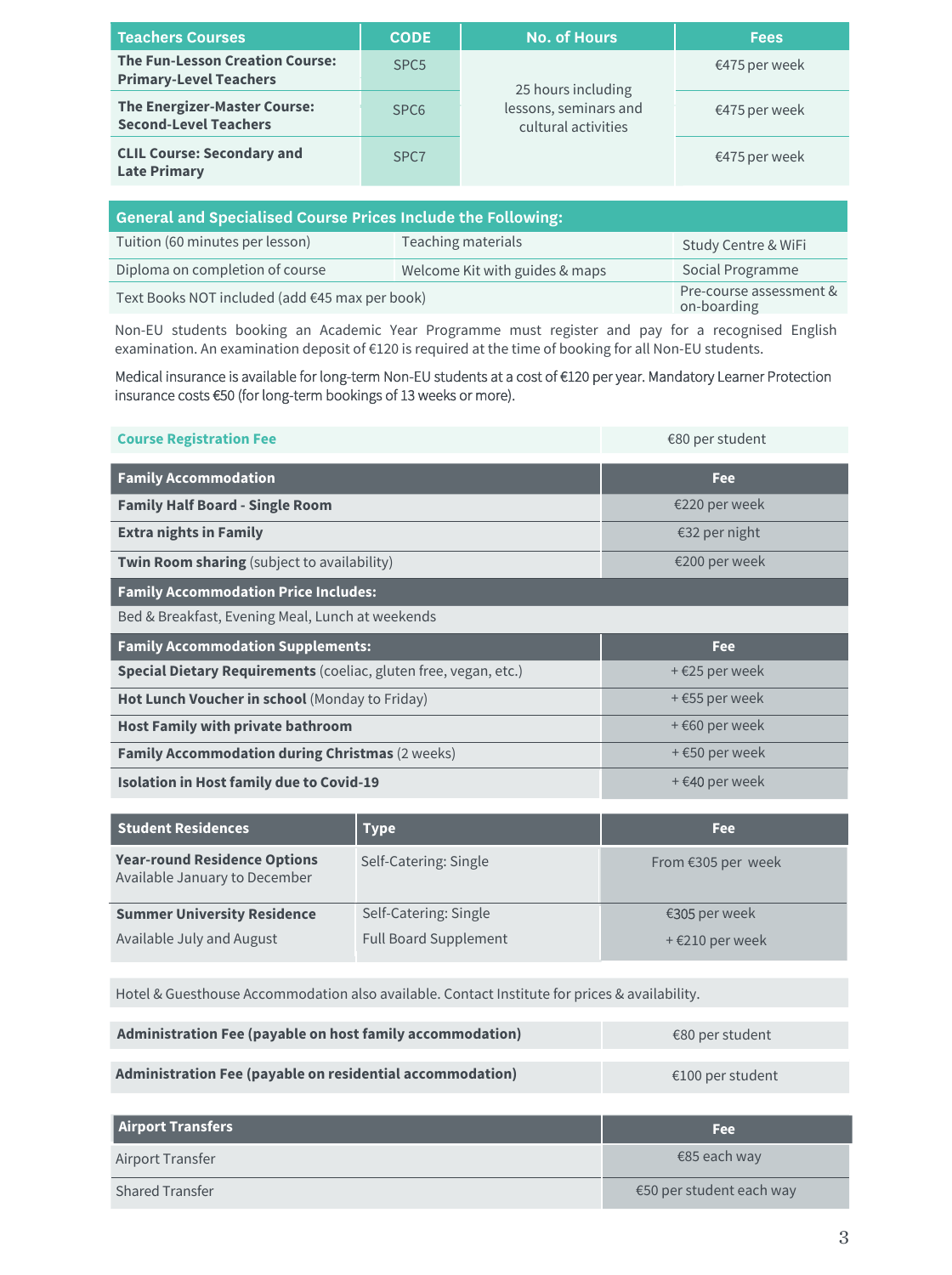# *Course Information & Dates 2022*

Our General and Academic Year Programmes are available all year-round.

Classes are held Monday to Friday. Students can begin their course on any Monday morning at 9am (subject to availability).

Programmes and dates may change as a result of the COVID-19 pandemic. Please contact the school to check the most up-to-date information before confirming any travel arrangements.

**Complete beginners can only start their course on the following dates in 2022: January 10th, May 9th, September 5th. Beginners Courses are subject to a minimum number of course participants.** 

The Institute will be closed for the following Public Holidays:

January 3rd (New Year)

March 17th (St. Patrick's Day), March 18th

April 18th (Easter)

May 2nd (May Bank Holiday)

June 6th (June Bank Holiday)

August 1st (August Bank Holiday)

October 31st (October Bank Holiday)

From December 18th 2021 to January 3rd 2022 (inclusive) From December 17th 2022 to January 2nd 2023 (inclusive)

In the case of public holidays which occur on a Monday, students may begin their course on the Tuesday of that week. Public holidays are non-refundable.

# **Intensive Plus Speaking Skills (GEN4)**

Intensive Plus Speaking Skills (GEN4) – a minimum language level of pre-intermediate (A2) is required. This course is offered at the following levels:

Pre-Intermediate (A2), Intermediate (B1), Upper Intermediate (B2).

# **Cambridge Examination Courses (GEN5A)**

**Cambridge Examination Courses are subject to an entrance test and the examination fees are not included.**

**Both the course and the examination dates are based on provisional Cambridge Examination dates at the time of publishing. Please check the exact dates with the Institute before making final travel arrangements.**

Cambridge Examination Course Dates:

## **First Certificate in English Course (FCE)**

January 4th to March 4th (9 weeks)

March 14th to June 3rd (12 weeks)

July 4th to August 26th (8 weeks)

September 19th to December 9th (12 weeks)

# **Cambridge in Advanced English Course (CAE)**

January 4th to March 11th (10 weeks)

March 14th to June 3rd (12 weeks)

September 12th to December 2nd (12 weeks)

## Cambridge Examination Dates (provisional)

## **First Certificate in English (FCE)**

March 5th

June 4th

August 25th

December 10th

# **Cambridge in Advanced English (CAE)**

March 12th

June 4th

December 3rd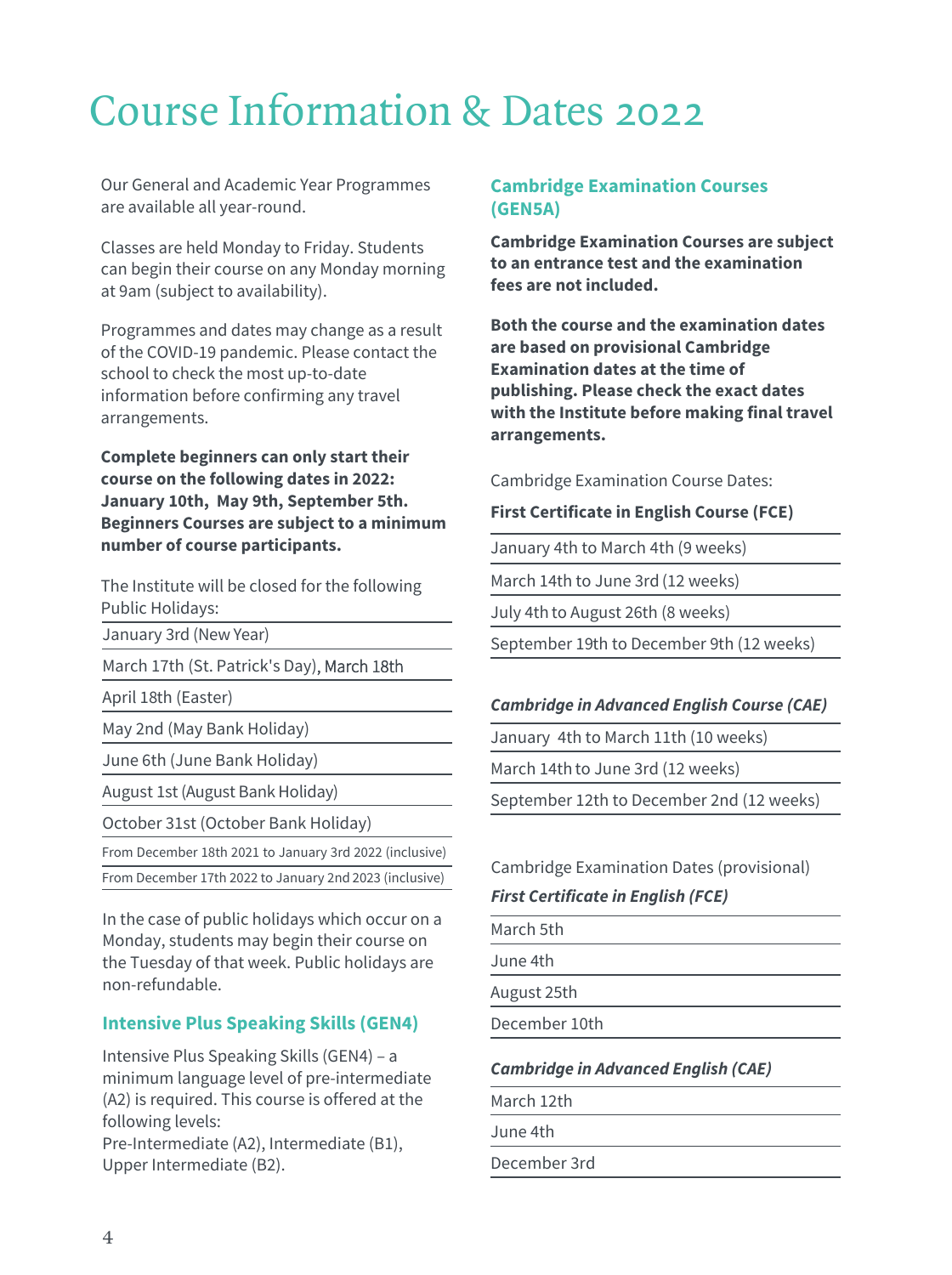# **IELTS Examination Course (GEN5B) and Intensive Plus IELTS Preparation (GEN6)**

The IELTS examination is available on a number of different dates throughout the year. Please contact the Institute for further information.

IELTS examination preparation courses will run year-round subject to a minimum number of participants, starting from Target Score 5.0. (subject to an entrance test). The examination fee is not included in the course fees.

# **Intensive Plus Business (GEN7)**

A minimum level of good intermediate (CEFR B2) is required for this course.

# **Intensive Plus EAP (GEN8)**

January 10th, May 3rd, September 12th

# **English for Executive & Professionals (SPC2)**

Course duration 1 week, 20 hours English for Executives & Professionals\*

| January 10th - 14th |  |
|---------------------|--|
| February 7th - 11th |  |
| March $7th - 11th$  |  |
| April 11th - 15th   |  |
| May 9th – 13th      |  |
| June 13th – 17th    |  |
| September 5th - 9th |  |
| October 3rd - 7th   |  |
| November 7th – 11th |  |
| December 5th – 9th  |  |
|                     |  |

\*In the event that we do not have any other applicants on these dates the student will be offered the same number of tuition hours of individual lessons at no extra cost. If participants do not have the correct level (CEFR B2 required) they will be redirected to other General course options.

# **Special Teacher Training Courses\***

# **The Fun-Lesson Creation Course: Primary-level Teachers (SPC5)**

2 weeks: 11th – 22nd July 1 week: 11th – 15thJuly **or** 18th – 22nd July

# **The Energizer Master Course: Second-Level Teachers (SPC6)**

2 weeks: 25th July - 5th August 1 week: 25th July– 29th July **or** 2nd– 5th August

### **CLIL Course: Secondary & Late Primary (SPC7)**

2 weeks: 11th - 22nd April 1 week: 11th - 15th April or 18th - 22nd April

2 weeks: 8th - 19th August 1 week: 8th – 12thAugust **or** 15th– 19thAugust

\*A minimum number of 6 participants is required to run the teacher training courses. In the event that there are fewer than 6 people on the scheduled dates, General English classes will be offered in the morning at the appropriate level with the teacher training modules to be held in the afternoons.

# **Examination registration & fees**

Students booking an examination preparation course are not automatically registered for the examination and fees are not included in the course prices. Students should contact the Institute for information on available dates, costs and how to apply. It may be necessary to register for the examination, sit an entry test and pay the examination fees up to 12 weeks in advance. Examination dates and fees are subject to availability and may change.

| <b>Examination</b>            | Fee              |
|-------------------------------|------------------|
| <b>Cambridge FCE</b>          | €180             |
| <b>Cambridge CAE</b>          | €190             |
| <b>IELTS</b>                  | From €200 - €220 |
| <b>TOEIC</b>                  | From $£120$      |
| <b>TIE</b>                    | €120             |
| <b>Oxford Test of English</b> | €120             |

Non-EU students booking an academic year programme must register, pay for and sit a recognised English examination. An examination deposit of €120 is required at the time of booking for all non-EU students.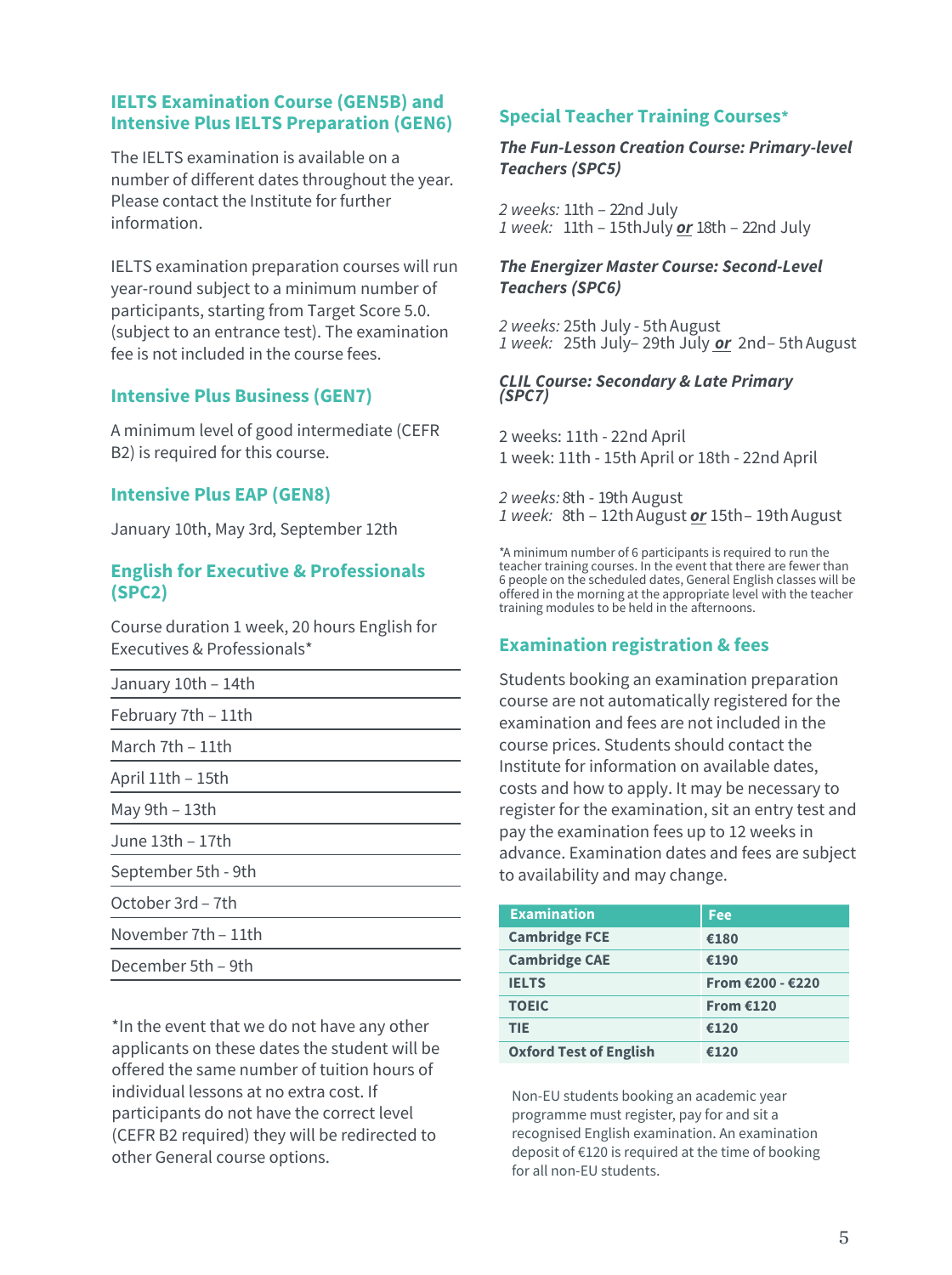# Terms and Conditions

# **Enrolment and Payment Conditions**

Please note that some of the facilities and services presented in our promotional materials may be subject to change or availability, in line with Covid-19 restrictions and measures.

#### **1. Enrolling On a Course**

To enrol on a course applicants should complete the enrolment form and send it to the Emerald Cultural Institute by email or by booking online at www.eci.ie.

A booking deposit of €200 (Ireland) or £200 (UK) must accompany all applications and must be sent either directly by bank draft to the Institute, by credit card (Visa or MasterCard) or by inter-bank transfer to the Institute's bank account. Please add €10 (Ireland) or £20 (UK) for bank charges. All payments must be in Euro for courses in Ireland, and in Sterling for courses in the UK.

A copy of the bank receipt should be sent to the Institute with the enrolment form. Upon receipt of these documents the confirmation documents will be sent together with the full invoice. The deposit is non-refundable but is deductible from the total amount payable. The balance of fees due to the Institute should be paid at least two weeks in advance of the course start date. Accommodation details will be confirmed after we have received the proof of full payment.

#### **2. Enrolling On a Group Course**

To enrol on a group course applicants should first confirm their allocation (by March 15th for summer groups), complete the Institute enrolment form and send it to the Emerald Cultural Institute by email. Bookings can also be submitted online at www.eci.ie/group-booking/

A deposit payment of 20% will be payable upon confirmation of the group. Groups arriving between June and August must pay their deposit by April 1st to secure places. The balance of fees due to the Institute should be paid at least one month in advance of the course start date. Visa invitation letters and confirmed accommodation details can be provided only after full payment has been received.

#### **3. Paying for a course – Ireland**

#### Payments can be made in a number of ways:

- *-* **By inter-bank transfer in EURO (€)**
- *-* **By Credit Card: MasterCard and Visa**
- *-* **Via TransferMate**
- *-* **Non EU students applying for a Visa to enter Ireland must pay their fees into the escrow account operated by TransferMate where funds will be held on behalf of the student and ECI pending the visa decision**

Contact the Institute for full bank account details. Additional bank charges incurred for both the sending and receiving banks are payable by the sender. Please note €10 bank fees will be added for payments from an EU bank account, and €35 from non-EU accounts. Credit card charges will also apply.

#### **4. Paying for a course – UK**

Payments can be made in a number of ways:

*-* **By inter-bank transfer in UK£ Sterling to our UK£ account**

#### *-* **By Credit Card: MasterCard and Visa**

Contact the Institute for full bank account details. Additional bank charges incurred for both the sending and receiving banks are payable by the sender.

# **Terms and Conditions**

#### **1. Cancellation**

Cancellation of booking before arrival: For cancellations received at least fourteen days prior to the course commencement, fees will be refunded less the nonrefundable deposit of €200 (Ireland), or £200 (UK). For cancellations received within 7-13 days of course commencement 50% of the course fees will be refunded. For cancellations of less than 7 days no refund is given.

Cancellation after arrival: Once a student has commenced their course at the Institute they are obliged to complete their full course of study. The full course of study is defined as the initial enrolment period. No refund will be given for course fees if a student withdraws from the course before the completion of the full course of study.

If a student wishes to change the course they are attending it may be possible to change to an alternative course or programme of the same value, depending on availability and immigration guidelines in the case of non-EU students. Students cannot change from group tuition to individual tuition. No refunds can be given for course changes including changes to a less intensive course.

Students who have obtained an extension to their visa as a result of a course extension cannot cancel that extension and will not be entitled to any refund.

Refunds will be processed by our Accounts Department within 15 working days of receiving the request.

#### **2. Cancellation - Group Courses**

Cancellation of booking before arrival: For cancellations received at least fourteen days prior to the course commencement, fees will be refunded less the nonrefundable deposit of 20%. For cancellations received within 7-13 days of course commencement 50% of the total fees will be refunded. For cancellations of less than 7 days no refund is given.

#### **3. Visa and Immigration Guidelines - Ireland**

Students requiring a visa to study in Ireland should contact the nearest Irish embassy for detailed information and allow at least two months to process visa applications. We can assist with the application procedures for the visa when required. All fees must be paid in advance into the escrow account operated by TransferMate and an invitation letter with details of the transfer will only be issued once the funds have been received in full by bank transfer. If original copies of documents are required from ECI they can be sent by mail free of charge or by courier for a fee of €100. Students who experience delays in having their visa issued can postpone their course.

Visa Refusals: We will refund all prepaid money minus €200 for administration costs on all visa refusals, within 15 working days of receiving the request. Written proof of the visa refusal from the Embassy is required.

Immigration Procedures: All non-EU students attending a course of more than 12 weeks (90 days) duration are required to register with the Immigration Bureau. A fee of €300 is payable to the Immigration Bureau by students on their initial registration and students will also be charged €300 for any extension of their immigration period. (The registration fee quoted is €300 at time of printing, but may be subject to change).

All non-EU students registered for courses over 12 weeks in length are obliged to register, pay for and sit an approved English-language examination. An examination deposit of €120 is required at the time of booking for all non-EU students who will remain in Ireland for over 90 days.

We recommend that all non-EU students verify visa and Immigration requirements before booking their course (www.irishimmigration.ie).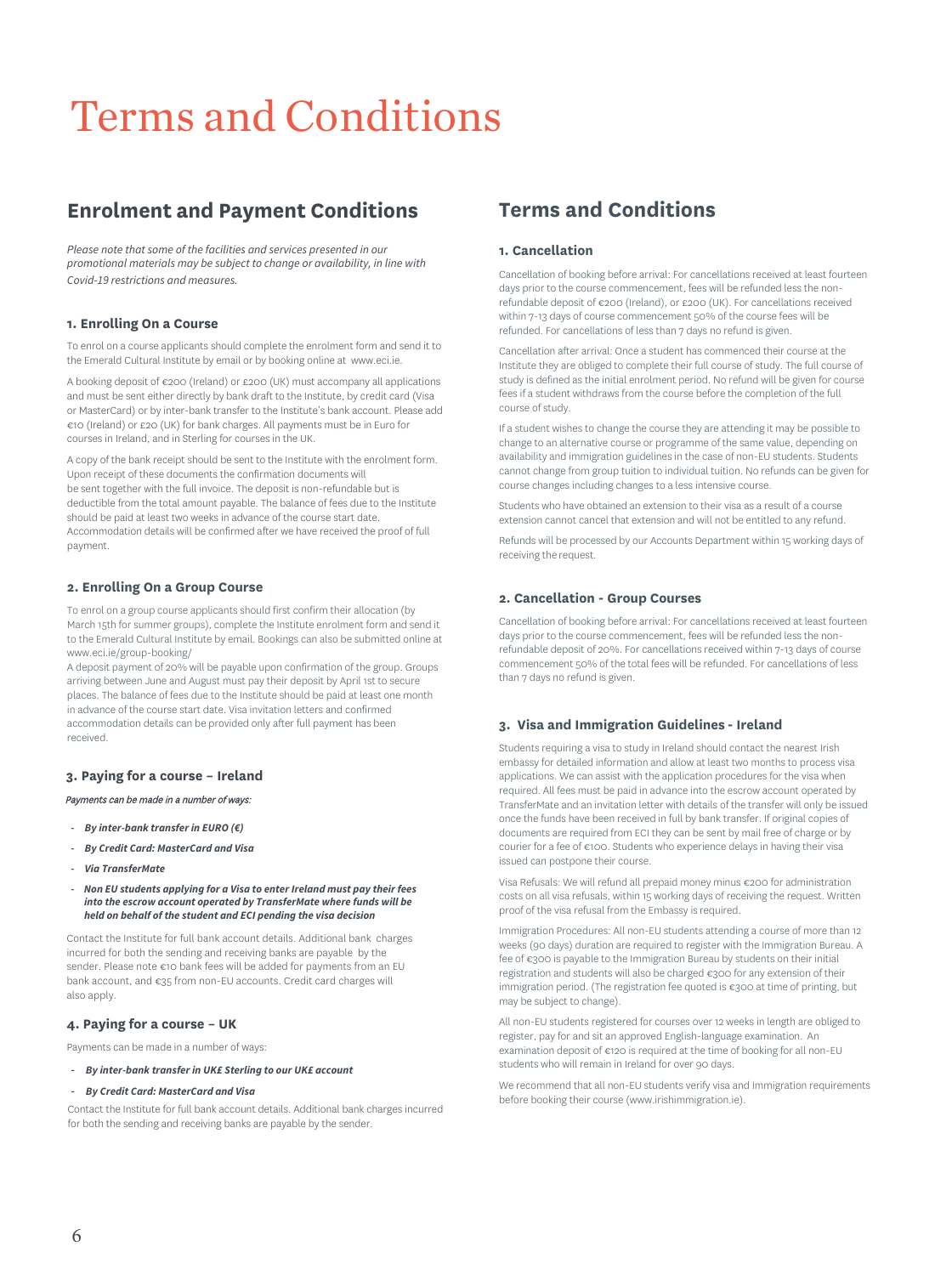#### **4. Holidays for long-term students - Ireland**

Students are permitted to take holidays depending on the duration of their course. The following regulations apply:

To request a holiday, students should contact the admissions department at least 2 weeks in advance. Non-EU students must schedule all holidays before they register with the GNIB. Unscheduled breaks in study are not permitted except in exceptional circumstances. Once non-EU students have registered their holidays with GNIB they will not be permitted to change these arrangements.

The minimum holiday period permitted is 2 weeks

- Holidays cannot be taken in the middle of a week (must be booked from Monday to Friday)
- Holidays cannot be taken during the first 8 weeks of a student's course and cannot exceed 1/3 of the total weeks already studied
- Upon returning from a holiday, students may have to take a level test before being placed in a class
- In the interest of the student's academic progress, only one holiday is permitted during any 12 week period
- Where possible, students are advised to take holidays only on completion of their current level.

| Course weeks booked |  | <b>Holidays Permitted</b> |
|---------------------|--|---------------------------|
|---------------------|--|---------------------------|

| 12 weeks | 1 holiday period  |
|----------|-------------------|
| 25 weeks | 2 holiday periods |

Working while Studying: Non-EU nationals with permission to remain in the State for an Academic Year Programme (25+ weeks) are allowed to take up casual employment to supplement their income while studying in Ireland. During term-time and during scheduled vacation periods, students can work up to 20 hours per week. Students can work up to 40 hours per week only during specific periods from December 15 to January 15 and from June to September.

#### **5. Postponement of Courses – Ireland**

If you cannot attend your course you may postpone it. All postponements must be made in writing at least 14 days before the course start date.

A course may be postponed once without a charge being applied. Additional postponements will be subject to a €200 administration fee. New invoices for postponed courses will be issued and the rates applied will depend on the revised start date.

#### **6. Public Holidays**

In the case of public holidays, which occur on a Monday, students may begin their course on the Tuesday of that week. Public holidays are non-refundable.

#### **7. Adult Beginners - Ireland**

Complete beginners can only start their course on fixed dates. Please note that students who test at complete beginners' level outside the above dates will not be permitted to join a group course but can book private tuition at an additional cost.

#### **8. Accommodation**

Prices for accommodation are quoted per week, 7 nights. Refunds will not be given for early departure. Extra nights in host family and residence are possible subject to availability and an additional charge. Accommodation details will only be sent once all fees have been paid in full. Students wishing to extend their accommodation should check availability well in advance of completion of their initial stay. Students who wish to extend their accommodation but require a change of host family must pay of deposit of €80 (Ireland). This deposit is non-refundable but will be deducted from the first week's accommodation fee. Students can take holidays from their host family accommodation once 2 weeks notice are given. 50% of normal fees are payable during holiday periods.

A deposit for residential accommodation is charged and is payable on the first day. This deposit will be refunded provided that no damage has been caused. Any damage caused by a student to homestay or residential property will be charged to the student or students responsible and the school reserves the right to recover the cost for exceptional cleaning.

Any special dietary requirements, such as gluten free, vegan or dairy free diets, will be subject to a supplement of €25 per week for host family accommodation.

Accommodation arrivals should be on Sundays (Saturday arrivals will be also accommodated where possible) and we recommend that you check with our Bookings team before confirming flight arrangements. Prepaid host family accommodation fees can be refunded in full (less the €80 administration fee) if at least 14 days cancellation notice is given. For residential accommodation with an external provider, different terms may apply. During July and August students aged 16 and 17 will be accommodated in twin rooms.

For groups, participant details (including sharing preferences, diet/allergy notes and special requests) should be submitted as early as possible to facilitate timely placement in host families but must be received at least 6 weeks before the group arrival date. Host family placement details will be sent 2 weeks before the arrival date assuming the full payment has been received in our account. Accommodation change requests will be considered where possible but must be received at least 7 days before the group arrival date.

#### **9. Airport Transfers**

Transfer details should be sent to us at least seven days prior to the arrival of the student. For students booking an airport transfer we ask for the flight number, arrival time and student's mobile number. Unless accompanied by an adult, students under 18 must book and pay for transfers on arrival and departure. Missed transfers are non-refundable.

#### **10. Discipline**

If students' behaviour or conduct is unsatisfactory, they will be subject to the School's disciplinary procedures. A serious breach of conduct may result in expulsion. In the event of an expulsion, fees are not refunded. Additional charges for flights and other costs will not be covered by the school and are the responsibility of the student or, in the case of underage students, their parents/ guardians.

#### **11. Insurance – Ireland**

**All students are required to have comprehensive travel, medical and personal insurance, to be provided to the school before arrival. This should include medical cover for Covid-19 and appropriate cover for eventualities arising as a result of Covid-19. Any additional costs incurred due to Covid-19, such as extended stays, are the responsibility of the student or parent/guardian.** 

Students travelling from EU countries should bring their European Health Insurance Card with them. This only entitles students to emergency hospital care and attendance at certain doctors. Please note that this will not cover elective procedures or dental visits. To comply with immigration guidelines, all non-EU students are required to have medical insurance valid for their entire stay in Ireland.

We can organise medical insurance for non-EU students at a cost of €120 (fee is valid at time of printing but may be subject to change; policies are nonrefundable once they have been issued). Students are not insured by the school or by the family, against accidents, illness, theft or loss of personal effects, and the school accepts no responsibility in the event of such occurrences. We will automatically add our medical insurance policy to non-EU Academic Year Bookings in order to facilitate opening a bank account in Ireland - our policy can be used as proof of address which is a requirement of opening a bank account.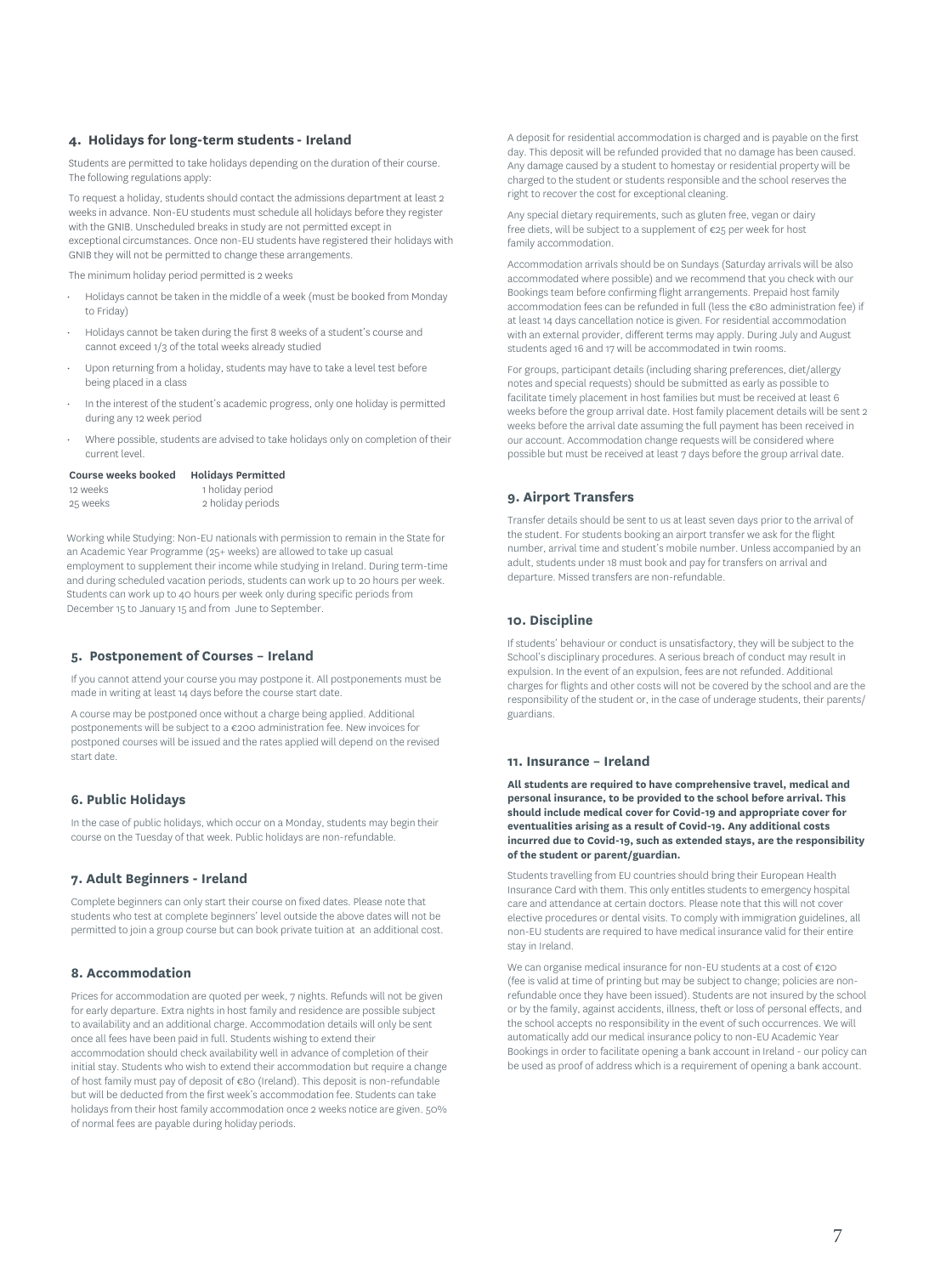#### **Vaccinations**

The Health Service Executive of Ireland advises all students to ensure they have received two doses of MMR (measles, mumps and rubella) vaccine and a Covid-19 vaccination prior to attendance. Students aged 23 years or younger should also ensure that they have received a MenC vaccine.

#### **12. Insurance – UK**

Students must arrange appropriate medical, travel and personal insurance. Students are not insured by the school or by the family/residence, against accidents, illness, theft or loss of personal effects, and the school accepts no responsibility in the event of such occurrences.

#### **13. Publicity Materials**

Permission is given for the use of student comments or testimonials and photographs/images of students in the official promotional material for the Emerald Cultural Institute by the student or their parents or legal guardian with acceptance of these terms and conditions, unless otherwise specified at the time of booking.

#### **14. Junior Students**

For all junior students, parents/guardians must sign and agree to accept the school rules and Terms & Conditions prior to receiving the booking confirmation. For all students under the age of 18, parents/guardians must complete and sign our consent form and return it to the Institute together with the enrolment form.

#### **15. Legal Notice**

The Emerald Cultural Institute reserves the right to change the prices and the details of its services, including courses, facilities/centres and course dates where circumstances beyond the Institute's/company's control necessitate such changes or where the number of enrolments is not enough to operate a course viably. The right is also reserved to decline any person at any time without liability.

The Emerald Cultural Institute gives notice that all arrangements for transport, activities or for accommodation are made by the Emerald Cultural Institute as an agent upon the express condition that they shall not be liable for any injury, damage, loss, accident, delay or irregularity which may be occasioned either by reason of any defect in any vehicle or through the acts of default of any company or persons engaged in conveying the passenger, or in carrying out the arrangements of the programmes, or otherwise in connection therewith of any family member. No responsibility is accepted for losses or additional expenses due to delays or changes in air, sea, rail, bus or other services, sickness, weather, war, quarantine, strikes, or other liability. The contents of Emerald Cultural Institute's promotional brochures are intended for information purposes only and do not constitute a contract between the Institute and any student or third party. The Institute reserves the right to make changes which may effect courses, curriculum of courses, programmes or any other content announced in the publications, without prior notice.

The Institute reserves the right to close the school on certain days in the case of status red weather emergencies and/or if directed to do so by the Department of Education. Classes missed in this instance are non-refundable.